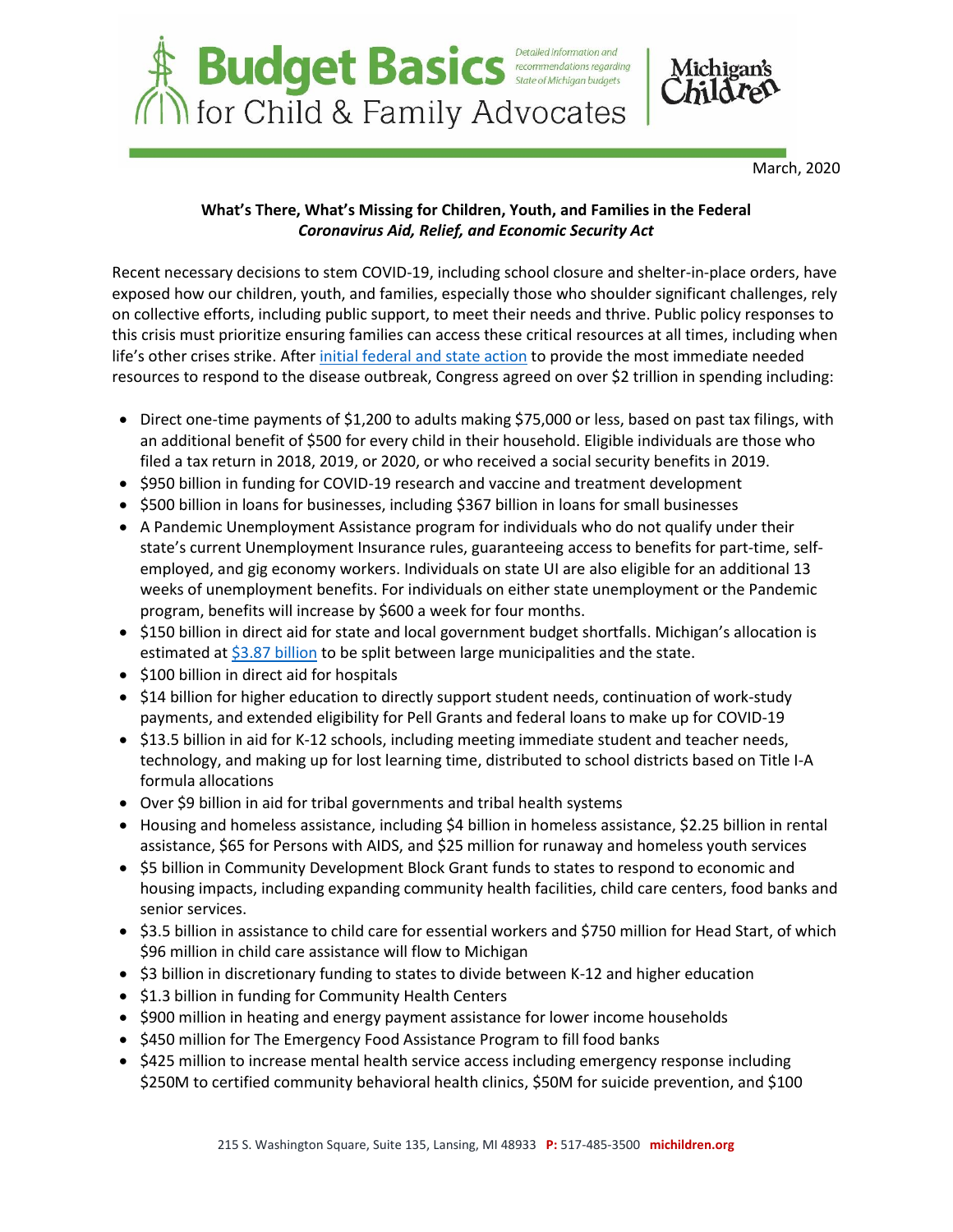million in flexible funding to address mental health, substance use disorders and provide resources to youth and the homeless.

- \$400 million for elections, including vote-by-mail, early voting, and online voter registration
- \$125 million for distance learning, telemedicine, and broadband expansion in rural communities
- \$45 million for family violence prevention emergency programming including \$2 million for the National Domestic Violence Hotline.
- \$45 million for states to support the child welfare needs of families. This is an increase in Title IV-B funding, which provides grants to state for abuse and neglect prevention, support for family preservation and reunification, adoption supports and professional development for child welfare staff. These funds are not used to support children, youth or families in foster care.
- Allowing employees laid off on March 1, 2020 or later to access paid family and medical leave if they are re-hired by their former employer and if they worked at least 30 days prior to layoff
- Provisions allowing for in-person, by phone, or online unemployment assistance applications

This substantial investment will provide support to many people experiencing difficulty, including many individuals who are shouldering especially significant burdens. In order to take full advantage of this package, Michigan legislators and state administrators must act quickly to do the following:

## **Spending the federal funds for state costs addressing the epidemic**

Congress is already considering another supplemental, and there will be many actions the Michigan Legislature will need to take to operationalize the federal funding, and decisions to be made about how much of it is allocated through the state as well. Additionally, based on what we are hearing from youth, parents, and service professionals on the ground, many critical needs and questions appear to have been left unmet and must be addressed in future state and federal legislative responses:

## **Connecting All Families with Internet Access**

While the legislation increases broadband access for some rural areas, the support will both not cover all rural need nor will it support closing the digital divide in more urban areas. According to the National Digital Inclusion Alliance, in Detroit, up to half of households lack broadband internet access. And according to Michigan State University's Quello Center, the most rural and socioeconomically disadvantaged students in Michigan are least likely to have broadband Internet access at home. Their study suggests that only 47 percent of students who live in rural areas have high-speed Internet access.

We must explore not only systemic changes in access, but also increasing locals' short-term capacity to expand access wherever possible. Some schools are coordinating with local employers to offer free internet access opportunities for kids and families, and others are "boosting" their internet access to include school parking lots so that families can access or download documents. We must support local innovations and explore scaling and expansion.

## **Financial Support Lacking for Key Groups of Parents and Youth**

It is unclear whether the support provided by Congress will adequately protect families from financial crises, or if rental assistance will meet the needs of working families. Even then, certain classes of vulnerable workers, which include very low-income parents and younger workers, immigrant families, and individuals with disabilities who are classified as dependents, fall outside of the eligibility limits for the recovery check. Tax returns are not required for incomes below a certain threshold, so the concern is that people with very low incomes – who desperately need cash rebates – will not receive them. Individuals who are mobile may also miss out on the support, as the IRS will send a notice to a person's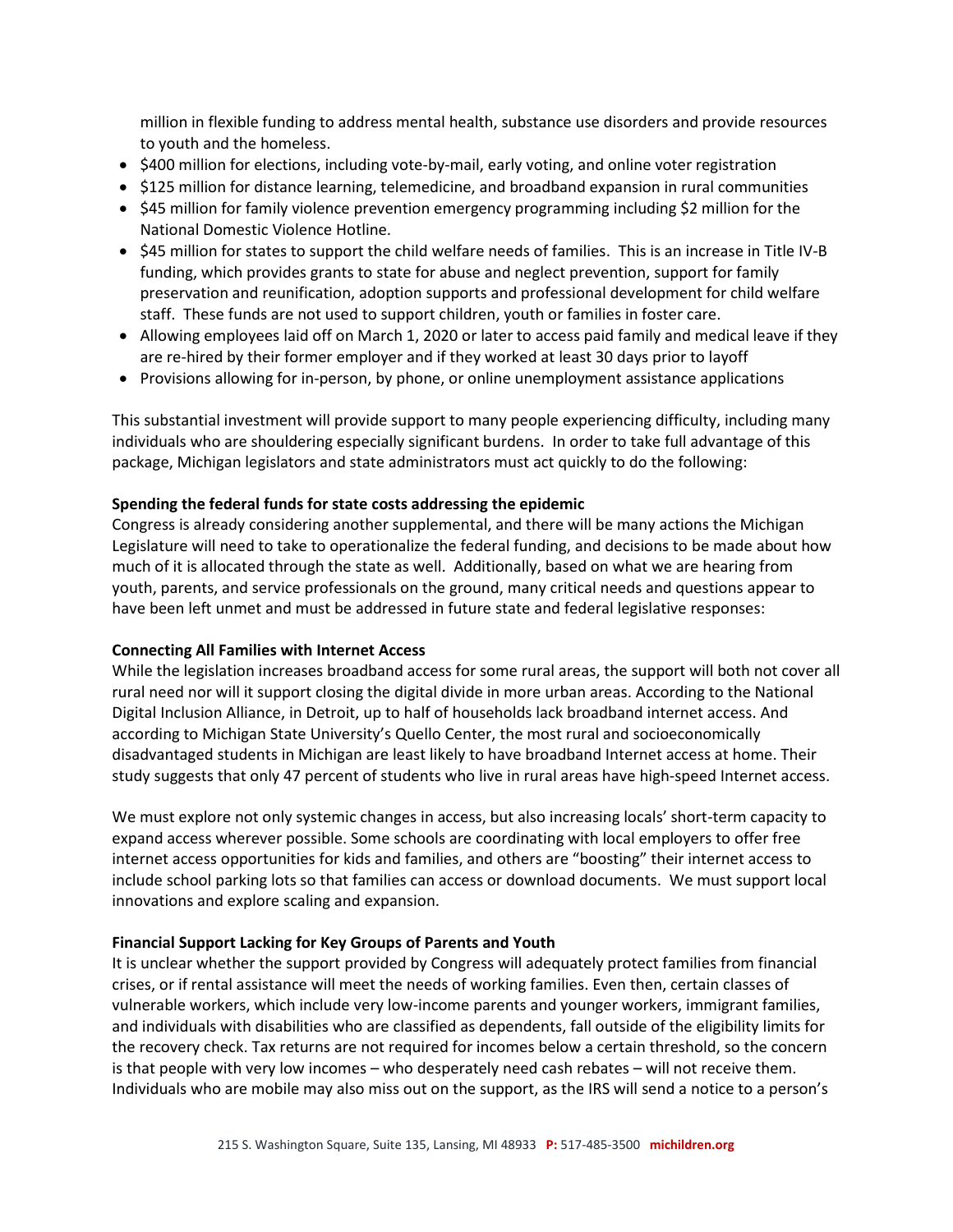last known address. Furthermore, previous stimulus payments took longer than initial projections to reach citizens. When many families have at most resources to last a month or two, the timeliness of financial support delivery is critical. Citizens are also experiencing crashing unemployment application systems, more investment in capacity may yet be needed.

Parents and young adults who work for companies with employees larger than 500 also still are not eligible to benefit from paid sick leave and paid family medical leave benefits that were recently passed in response to the coronavirus crisis. We must ensure that all working parents and young people have equitable access to tools that will keep themselves and their communities healthier in the long run.

## **Flexibility for Families With Few Options**

When it comes to providing support for families at this time, making it as easy as possible for families to meet their basic needs will improve public health and economic outcomes in the long run, which is why restrictions on available benefits that reduce equity of access be eliminated. Unlike SNAP benefits, pregnant women and families with young children cannot use their WIC for curbside pickup, online ordering, or delivery, they have to be present inside the building to use WIC benefits. These families should be able to practice the same social distancing that others can, and shouldn't be made to go into stores. WIC offices are now able to enroll families remotely, and resources needs to be available that reflect increased use.

## **Foster Youth Supports**

So far, the federal response has not included any specific supports to young people in foster care, or recently exiting care, even though as a population they are extremely at risk during times of crisis. They have poor educational outcomes, high mental and physical health needs, lack a high school diploma and high likelihood be unemployed before the crisis. It is critical to ensure that existing measures, like increased unemployment benefits, housing supports and income supports actually make it to these often mobile young people.

# **Increased Family Instability and Lack of Service Access**

With increased family stress exacerbated by high unemployment, close proximity and a lack of service access for children and youth with disabilities, delays or mental and physical health needs, it is unlikely that the funding appropriated, both specifically for child welfare purposes, and with more flexibility to state and local governments will be enough to fully support families, including formal and informal relative caregivers, foster and adoptive parents as well as struggling birth families. Actions that court systems around the state are taking that include postponement of critical hearings impacting family reunification or child placements are making the situation worse.

# **Skill-Building for Parents**

With millions of Americans experiencing work stoppage, the COVID crisis provides an opportunity to meet parents and young adults who have not completed high school, especially underemployed and hourly workers, as they move through the unemployment system and provide them with opportunities to gain educational credentials and build skills. This population of parents and adults be the most adversely affected because they lack key foundational literacy skills and the educational attainment to leverage new resources in these changing times. This means increasing support not only for adult education programs, which provide intensive education and training opportunities for adult participants to accelerate quickly into high need, in demand jobs, but also for supports like child care and transportation that will ensure consistent access.